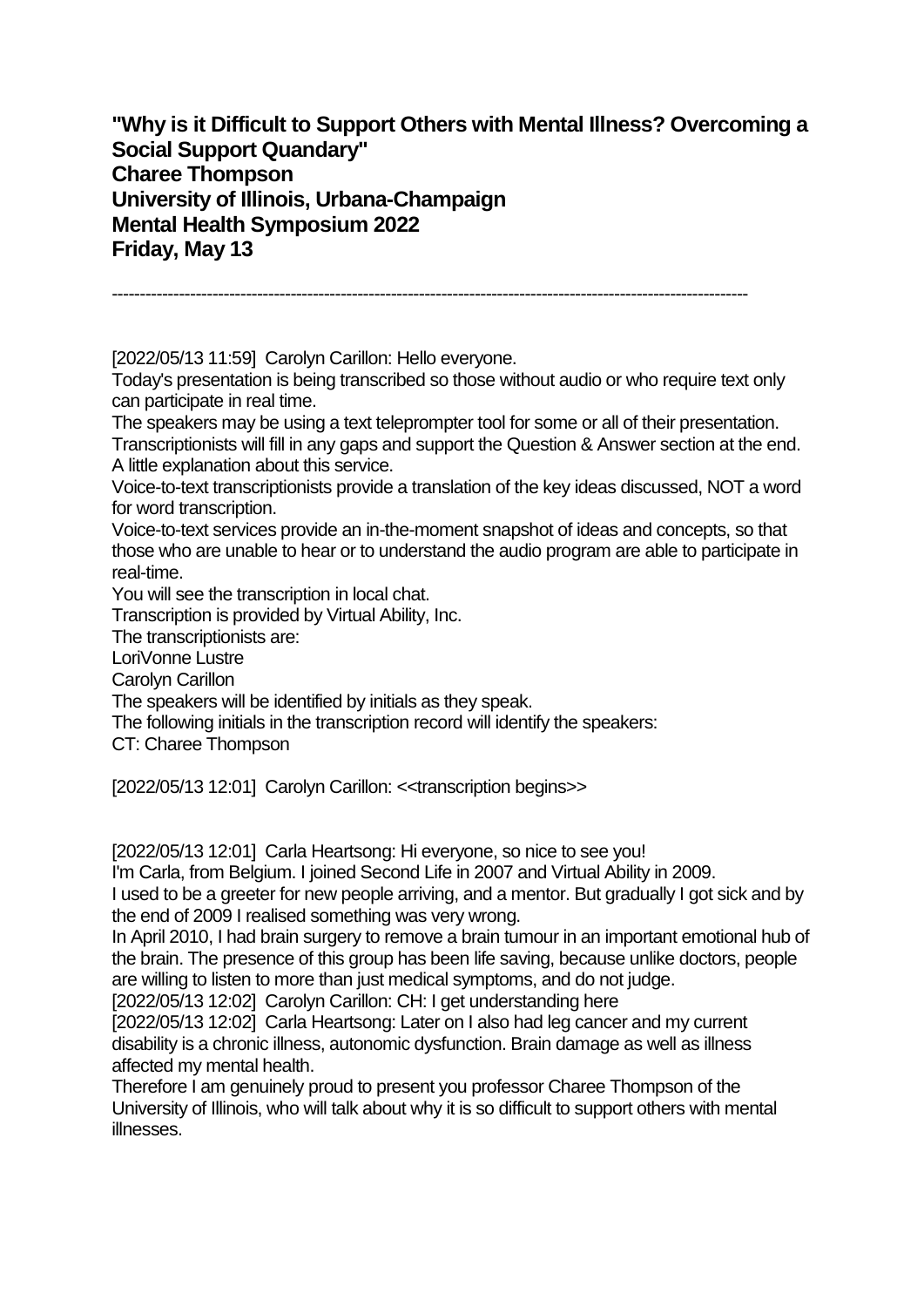Professor Thompson teaches and researches interpersonal health communication within families and between medical providers and us, people with chronic illness. Uncertainty, stigma, things like pain and even long covid all affect us.

I would love to point out one of the results of her research, which we know but always think it's just us: our perception of other people's communication about our mental struggles worsen our fear and anxiety. Does it sound familiar?

Professor Thompson will explain the social support quandary and efforts to develop education to overcome it.

As we say in proper English, this topic is right up my alley and probably also many of you, if not just all of us.

Please don't type or speak during the presentation, but she will be happy to answer questions afterwards. And I now proudly give the word to professor Thompson!

[2022/05/13 12:05] Carolyn Carillon: CT: Thanks for sharing your story

[2022/05/13 12:05] ChareeThompson Resident: Charee M. Thompson, PhD, Health **Communication** 

The University of Illinois Urbana-Champaign. Department of Communication Thank you for being here today and for the opportunity to share some lessons I've learned about supporting someone living with a mental illness.

## Slide 2

"It is the social environment and moral condition that is ground zero in global mental health for persons living with mental health illness.

Mental health professionals themselves and family members, moreover, have repeatedly been shown to be the most effective and efficient transmitters of stigma."

Arthur Kleinman (2009). Global mental health: A failure of humanity. The Lancet, 374(9690),603-604.

I became interested in studying and improving social support in the context of mental illness in relationships because it puzzled me how people who are supposed to help, and often want to help, could do it so poorly.

Sometimes they don't show up. Sometimes they say and do really hurtful and harmful things.

I wanted to understand why and to help people become better.

[2022/05/13 12:07] Carolyn Carillon: CT: I want to understand how stigma is sustained in close relationships

We don't recognize and change the everyday mundane ways we talk about mental health issues that perpetuate stigma

[2022/05/13 12:08] ChareeThompson Resident: Slide 3 "Our agenda"

I have several goals for this session. First, I want to provide some background information on why supporting others with mental illness is important for health and relationships.

Then, I want to share why support is not very good, even if well-intended.

After that, I will share what I've learned are the difficult experiences of feeling like there is no "good way" to support someone living with a mental illness.

Finally, I want to conclude by sharing some strategies you can enact in your relationship and in your conversations.

Slide 4 "Support is critical."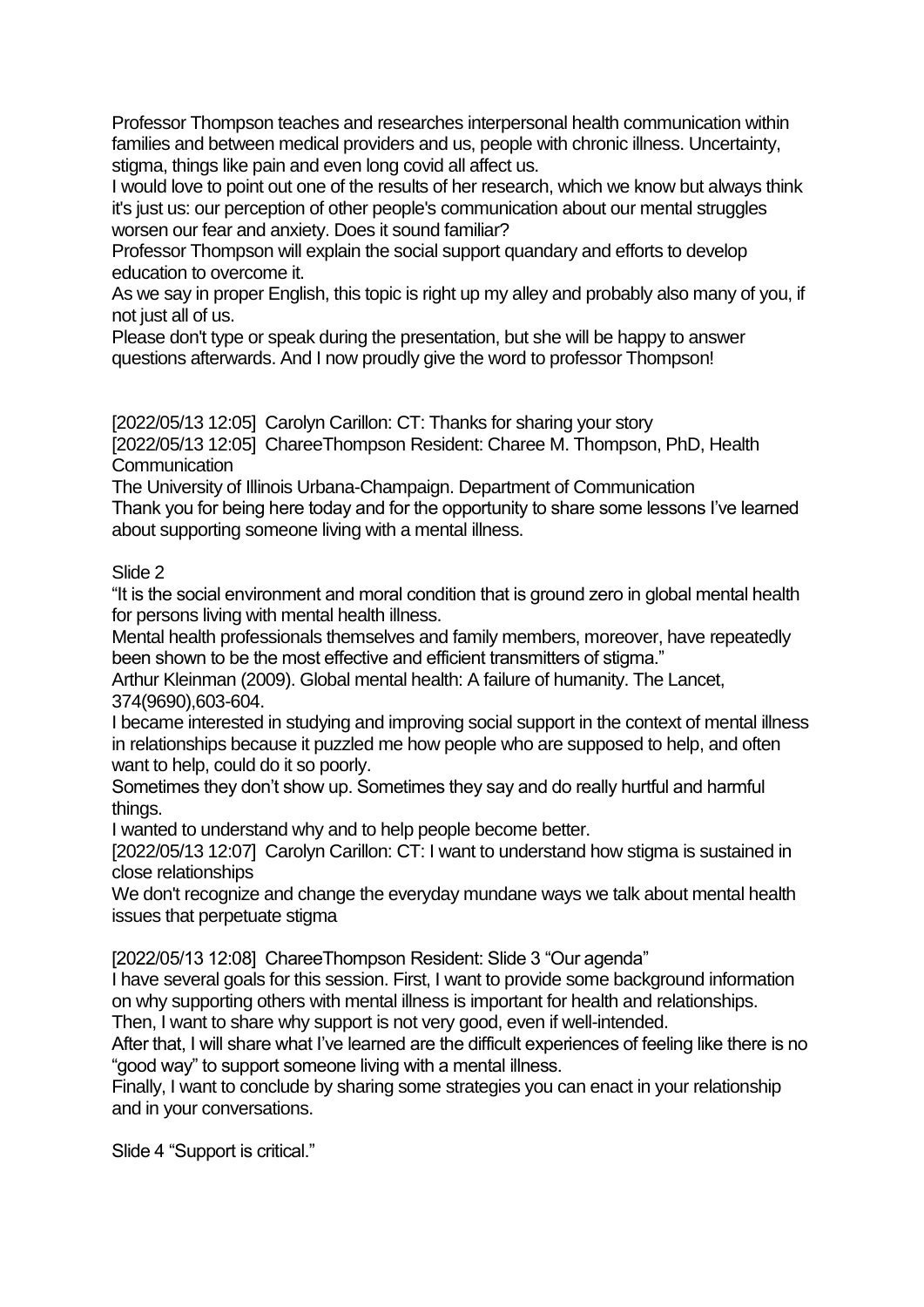It seems commonsensical, but a growing literature documents how social support is critical in the context of mental health.

Slide 5

In a recent review of research, scholars found that social support was related to higher rates of remission, fewer symptoms, and greater perceived quality of life among those with mental health issues.

Wang, J., Mann, F., Lloyd-Evans, B., Ma, R., & Johnson, S. (2018). Associations between loneliness and perceived social support and outcomes of mental health problems: A systematic review.

BMC Psychiatry, 18(1), 156.<https://doi.org/10.1186/s12888-018-1736-5>

Slide 6 "Often, support is…"

absent, poor-quality, even harmful.

People living with mental illness say others' support failings are stigmatizing at worst and uninformed and ignorant at best.

However, research also tells us that despite its importance and normative expectations that relational partners are supposed to be supportive, social support can be absent, poorquality, and even harmful.

Sometimes people say things that are uninformed and ignorant at best (think: toxic positivity) and stigmatizing and marginalizing at worst.

[2022/05/13 12:10] Carolyn Carillon: CT: When I say this, I'm thinking about toxic positivity "Look on the bright side ..."

[2022/05/13 12:10] ChareeThompson Resident: Slide 7 "An important question: Why might it be difficult for network members to support people living with mental illnesses?"

I left readings thinking, "Surely people aren't always intending to be insensitive jerks. What's going on here?"

I know I've often struggled to say or do the right thing.

Thus, a perennial question I have that motivates me is: Why might it be difficult for network members to support people with mental illnesses?

[2022/05/13 12:10] James Heartsong (PeacefulJames Heartsong): fear

[2022/05/13 12:11] ChareeThompson Resident: Slide 8 "What do we know?" Before I started researching support provision, I did some reading…

Slide 9 "Reasons for not giving support are complex and multi-faceted."

It's me: I don't know how, I'm not very good at it, I don't see the point, It makes me uncomfortable, I don't want to seem insincere, I've got other priorities;

It's them: They don't want support or deserve it, I'd make the person feel worse, They already have support;

It's our relationship: We're not very close, It's just not a part of our relationship, It would violate their privacy;

It's the situation: No opportunities, No way to get in touch, Don't live close;

It's our culture: Helping could be enabling, Women are just sensitive, He needs to man up, I don't think they have a real or serious mental illness (evidence, inconsistencies).

Dunkel-Schetter, C., & Skokan, L. A. (1990). Determinants of social support provision in personal relationships. Journal of Social and Personal Relationships, 7(4), 437–450.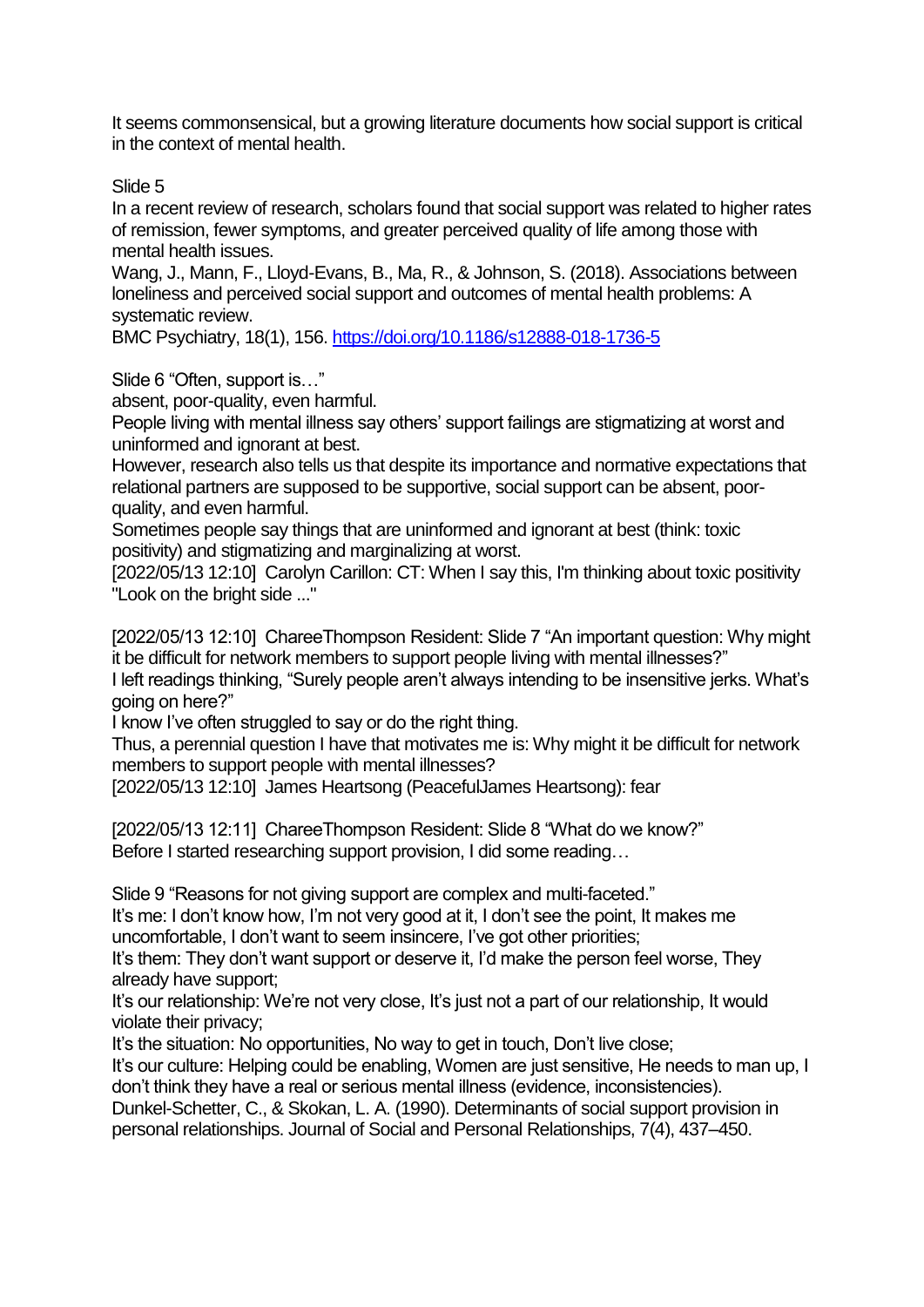Ray, C. D., Manusov, V., & McLaren, R. M. (2019). "Emotional support won't cure cancer": reasons people give for not providing emotional support. Western Journal of Communication, 83(1), 20-38

Slide 10 "OK, but reasons are only part of the equation."

What is the experience of feeling like you should be supportive and then, not giving support or not giving it well?

I'm going to share some answers to that question and equip you with some assistance for your relationship and for you.

Slide 11

I call the larger phenomenon a support quandary.

Slide 12 "An explanation"

In my area of study, it is commonly understood that uncertainty—the unknown,

unpredictable, ambiguous—is related to fear and anxiety, which then affects our confidence in our ability to communicate.

[2022/05/13 12:15] Carolyn Carillon: CT: You see a diagram

That shows relationships

[2022/05/13 12:15] ChareeThompson Resident: Not being able to communicate (well) negatively affects communication quantity and quality.

Thompson, C. M., Pulido, M. D., & Caban, S. (2022). Why is it difficult for social network members to support people living with mental illnesses?: Linking mental illness uncertainty to support provision.

Health communication, 37(2), 202-213.

Slide 13

To test this idea, we conducted a study of 300 individuals in the US.

These two pie charts show that the majority were Caucasian and had four years of college education.

Slide 14

They reported on friends, family, and romantic partners.

Slide 15 "Results"

Uncertainty predicts decreases in support provision through decreases in support efficacy. Uncertainty predicts increases in support provision through decreases in fear/anxiety. [2022/05/13 12:17] Carolyn Carillon: CT: If you trace the green lines, you can see this [2022/05/13 12:18] ChareeThompson Resident: Positive indirect effect for network, tangible, and informational support through fear and anxiety

• Fear and anxiety motivating for all support types

• Less complicated, more scripted forms of support?

Slide 16 "Results"

Uncertainty predicts decreases in support provision through decreases in support efficacy. This effect is strengthened when partner gives more and ambiguous info

Slide 17 "Support Quandary" Uncertainty motivates.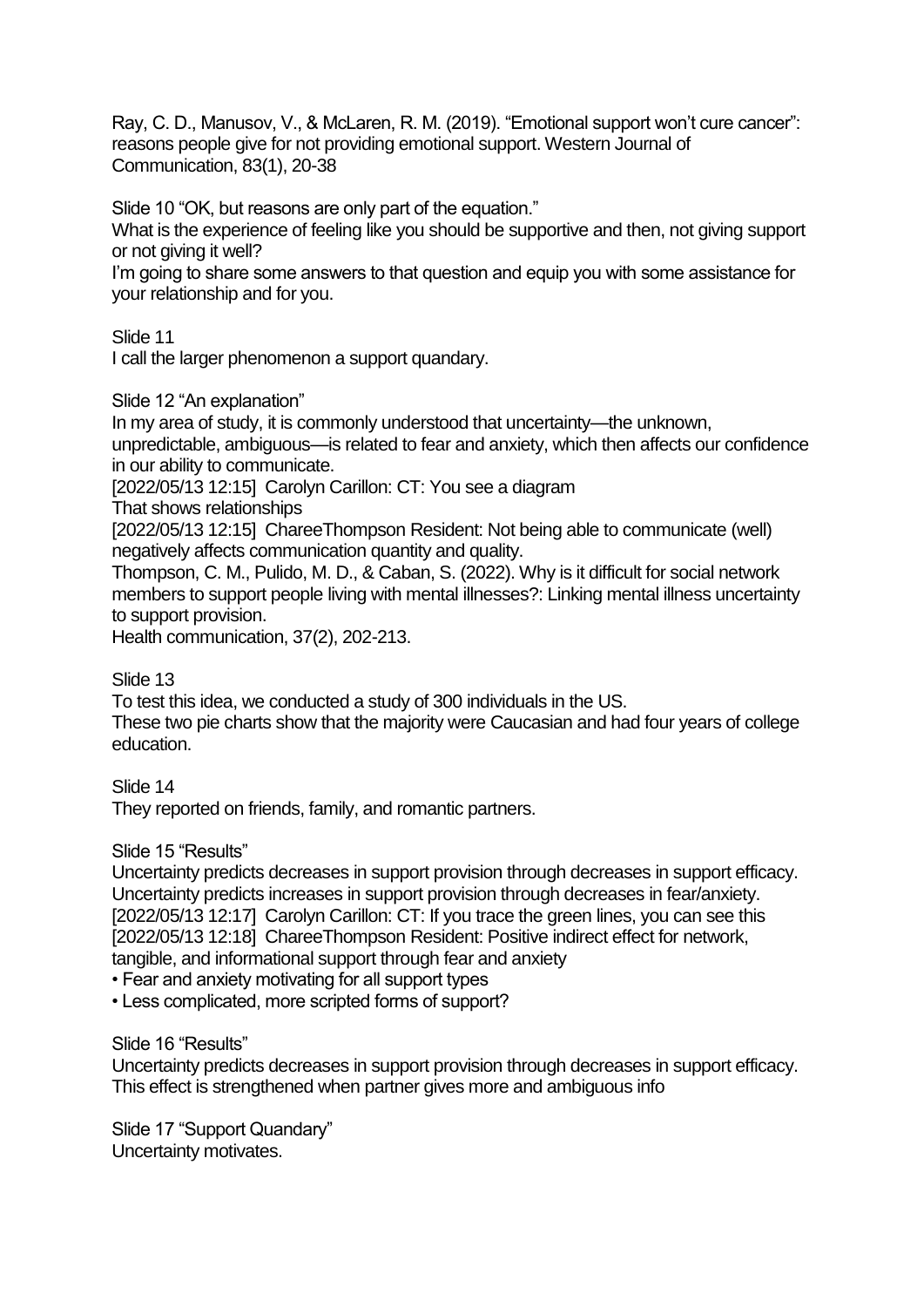Uncertainty motivates support provision (quantity for all types, but not quality) by activating fear and anxiety.

Uncertainty confuses.

Undermined for forms of support that require complex communication skills (e.g., emotional, esteem, overall quality) through corresponding decreases in efficacy.

So, my hypothesis was largely supported and points to a support quandary—uncertainty motivates us to do something—and people are—giving more support of all types. However, uncertainty confuses and may undermine support that requires more complex skills—so we see quality suffer.

Slide 18 "What is the experience? Collecting the stories"

When we're in conversation with the person, what are we trying to do? What makes it difficult to do it "just right"?

Slide 19 "Interaction goals"

In any interaction, we're trying to accomplish three goals: Health, identity, and relationship Health: I want to attend to your health, get you help, alleviate symptoms, improve wellbeing/

Identity: I want to appear supportive, compassionate, like a "good" \_\_\_\_; I want you to appear competent, autonomous, feel cared for/

Relationship: I want to develop or maintain this relationship, or de-escalate/terminate the relationship.

[2022/05/13 12:23] Carolyn Carillon: CT: We often have competing goals

[2022/05/13 12:23] ChareeThompson Resident: Slide 20

Want them to be aware they may have a problem, affecting the family, they are different. There is nothing 'wrong' with them, all of us have problems/others have been through the same thing.

Getting you to recognize the problem without implying you're not "normal".

Steven R. Wilson, Patricia E. Gettings, Elizabeth Dorrance Hall & Rebekah G. Pastor (2015) Dilemmas Families Face in Talking With Returning U.S. Military Service Members About Seeking Professional Help for Mental Health Issues, Health Communication, 30:8, 772-783.

Thompson, C. M., Parsloe, S., & Acevedo Callejas, M. (2020). Dilemmas managing doubt about family members' health complaints: A normative approach. Journal of Family Communication, 20(3), 236-249.

## Slide 21

Want them to seek outside help, recognize they can't deal with this on their own. Boys/men hate this stuff, taught to deal with your own problems, having mental problems is a sign of weakness.

Convincing you to seek help without implying you are weak.

Slide 22

Never give up on them, keep trying, keep talking, always being there for them. Don't push and nag, build trust, be patient. Being persistent but also patient.

Slide 23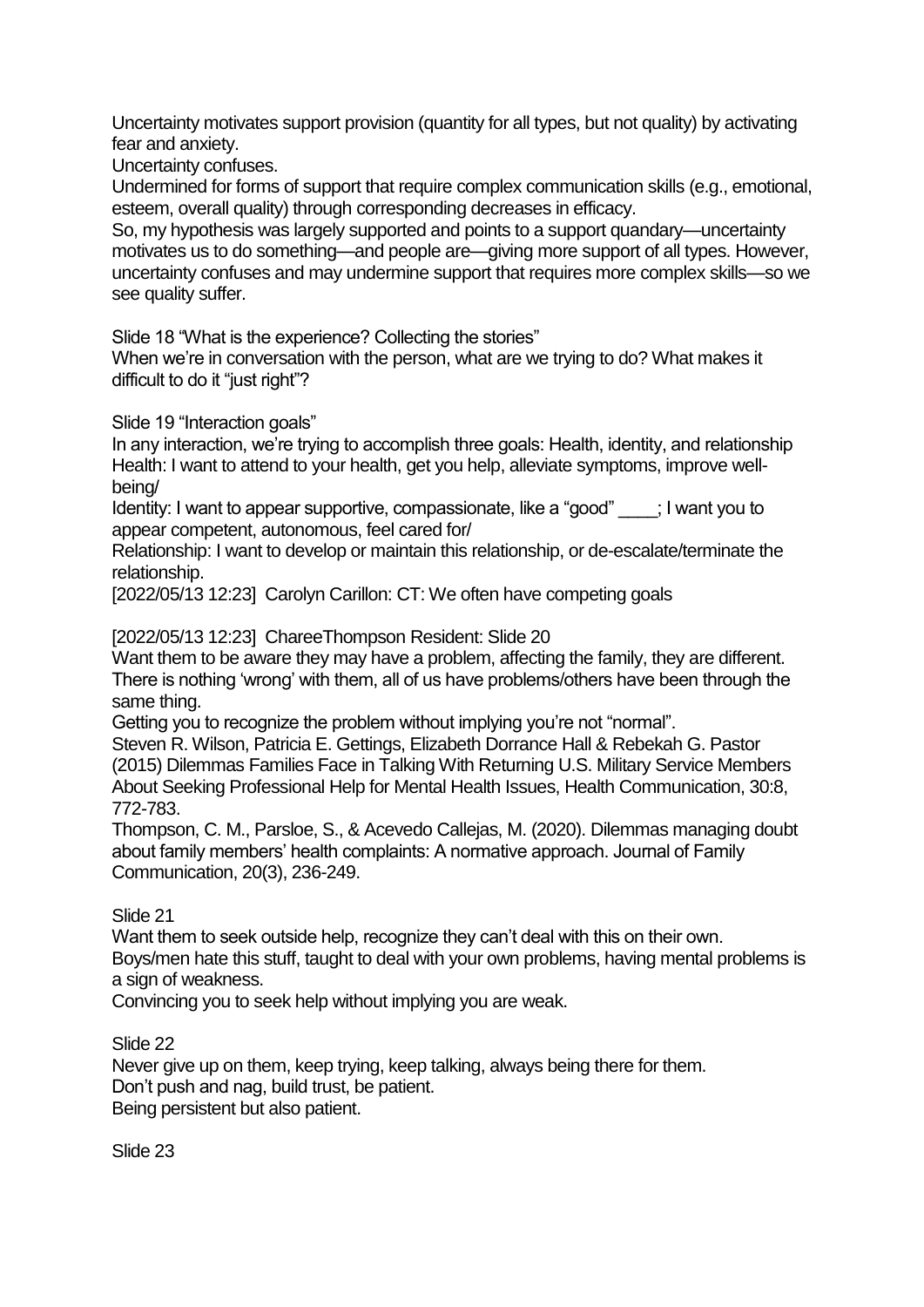Assure them you're concerned and trying to connect, give them a chance to talk, understand what they're feeling.

Validate that I have no idea what they're going through, I can't understand you. Wanting you to open up without implying I understand.

Slide 24 "Support for the relationship"

Okay, so I've shown numerically and narratively that it can be difficult to provide social support to those with mental illness. Let's talk about how we can support the relationship.

## Slide 25

A student of mine did a study of individuals whose partners have mental health conditions. Michelle L. Acevedo Callejas & Charee M. Thompson (2016): Stress, Frequency of Challenges, and Coping for Partners of Individuals with Mental Health Conditions, Health Communication.

She hypothesized that stress prompts us to cope, and coping can affect the relationship. She found that stress prompts coping of all types; emotion focused coping is not good for relationships; but dyadic coping is good for relationships.

Altogether, stress negatively affects relational quality through decreases in dyadic coping… particularly when the couple experiences increased challenges related to the mental health condition(s), pointing to a need to foster dyadic coping.

To understand how to do this—and to help couples be more resilient and thrive, I turned to some research….

Slide 26 "Stress causes wear and tear"

This is called relational load.

depletion of one's emotional, psychological, and relational resources through repeated, stress-related conversations

Slide 27 "A communication formula"

Research shows that having a communal orientation (we)  $+$  relational maintenance = more adaptive responses to stress (resiliency, thriving)

Afifi, T. D., Merrill, A. F., & Davis, S. (2016). The theory of resilience and relational load. Personal Relationships, 23(4), 663-683.

Slide 28 "Communal Orientation"

we, together, us, team, our

Thinking of your relationship as a unit when managing stress and approaching life.

Slide 29 "Maintenance Strategies"

Investments in the "bank"

Prosocial, strategic, routine or habituated experiences, behaviors, and actions

Slide 30 "An important question: What can you do right now?" I could call my family member [2022/05/13 12:34] Polaris Grayson: be present  $\odot$ [2022/05/13 12:34] Mrs. mama Bmovie (mama Duffield): be compassionate supportive [2022/05/13 12:34] Sarvana Haalan: Listen when they want to talk [2022/05/13 12:34] Gentle Heron: "How do YOU feel about this conference's messages?" [2022/05/13 12:34] RoӜkSie (Roxksie Logan): just listen when they need to talk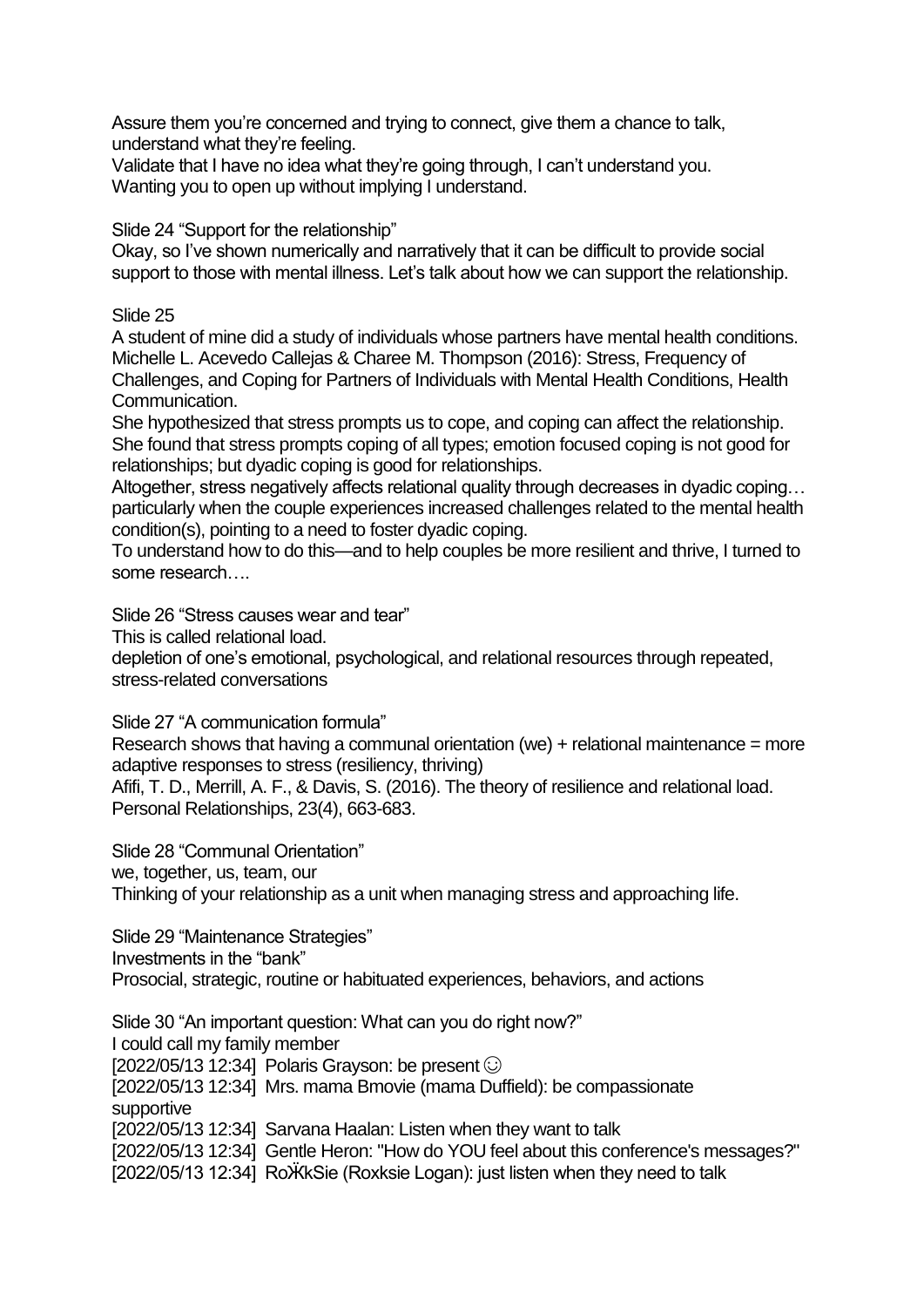[2022/05/13 12:34] Lyr Lobo: Share your time and attention

[2022/05/13 12:35] Polaris Grayson: listen

[2022/05/13 12:35] Gentle Heron: My team always tells me to slow down and things will turn out OK.

[2022/05/13 12:35] Shaerken Changeheart (ChangeheartShaerken Resident): /me share an "I notice ....." statement that is both constructive, encouraging, and acknowledging. [2022/05/13 12:35] Carolyn Carillon: CT: I'd like you to jot down something that you'll

commit today

You could do it right now

You can send a message to someone to let them know you value them

I do this in my class

My message is that it only takes a moment

The more it becomes a habit, we can draw on these reserves that we've built up If you do this now and you'd love to share, I'd love to hear it

[2022/05/13 12:36] Gentle Heron: Asking someone to commit to an action in the very near future is an example.

[2022/05/13 12:36] TheResistor Resident: The sun is shining,

nice and warm,

the air smells of meadow,

a light summer wind blows,

and the birds sing the song:

"Look,

TheResistor" :)

[2022/05/13 12:37] Carolyn Carillon: CT: I love that!

[2022/05/13 12:37] Gentle Heron: ohhhhh sharing a poem is a nice support

[2022/05/13 12:36] ChareeThompson Resident: Slide 31 "Support for the supporter" Now that I've shared some ways to support the overall relationship, let's talk about some strategies to help boost your support-giving confidence.

Slide 32 Some broad strategies for showing concern Some specific strategies for providing emotional support

Slide 33 "Some strategies. Not a question of if, but how"

- when to talk
- how to talk
- how to frame the conversation
- where else to turn
- treat yourself positively

We'll go into more detail for the first three, but the latter two are about turning to friends and others for support, advice, validation, pray; and to treat yourself positively.

[2022/05/13 12:38] Carolyn Carillon: CT: we don't talk much about religion but it's an important way to cope

Also looking after yourself

[2022/05/13 12:38] ChareeThompson Resident: You want to help and feel like you have a sense of control in the situation, but the ups and downs do not mean that you are a bad support provider.

Take breaks, resolve that you're doing your best.

We need to show kindness to ourselves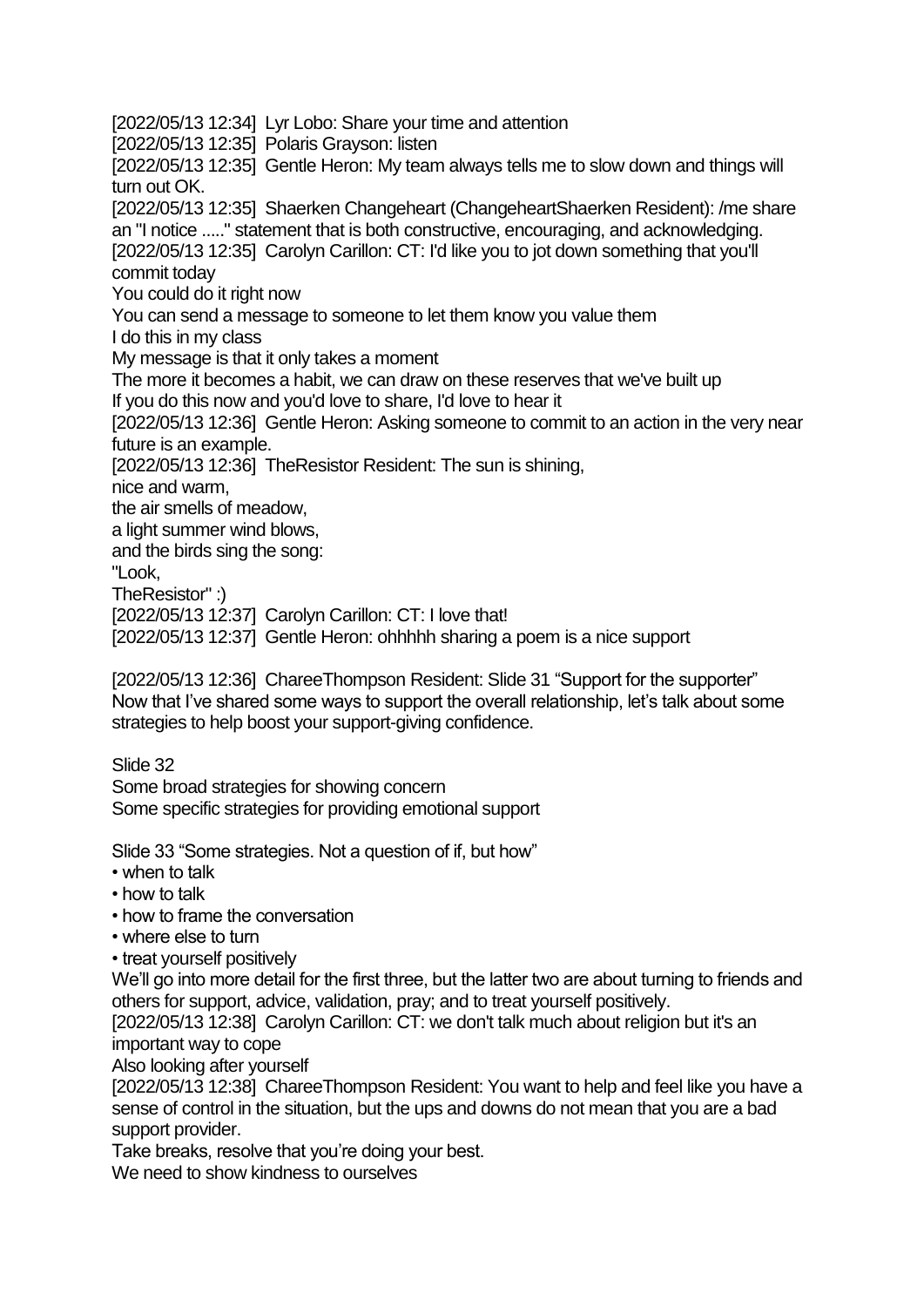Slide 34 When: picking the right time, being available How: caring, commitment, politeness, respect, listen nonjudgmentally Framing: positively, cooperatively

Slide 35 Let's Practice Thinking of someone close to you with a mental illness. Think about your most recent supportive message to be higher in person-centeredness. [2022/05/13 12:40] Carolyn Carillon: CT: Think about your most recent supportive message to that person If it helps for later, I'd like you to write it somewhere So you can retrieve it later

[2022/05/13 12:40] ChareeThompson Resident: Slide 36 "A training program" [https://rise.articulate.com/share/Cb3mj\\_Ex4zNh\\_6YSUlSL0FrQRXOR9vfn#/](https://rise.articulate.com/share/Cb3mj_Ex4zNh_6YSUlSL0FrQRXOR9vfn#/) [2022/05/13 12:41] Carolyn Carillon: CT: It's easy to flip through I'll give you a couple of minutes to go through that link Skim it See what nuggets you can pick up [2022/05/13 12:41] ChareeThompson Resident: My colleagues and I created this online training module on how to provide emotional support. The training is geared for everyday support providers to those with chronic health conditions, including mental illnesses. [check it out]

[https://rise.articulate.com/share/Cb3mj\\_Ex4zNh\\_6YSUlSL0FrQRXOR9vfn](https://rise.articulate.com/share/Cb3mj_Ex4zNh_6YSUlSL0FrQRXOR9vfn)

Slide 37 "Person-centered messages, a formula for supportive conversations" Person-centered messages help others feel heard and make sense of their feelings. In addition, person-centered messages validate the other person, helping them learn that it's okay for them to feel those feelings.

They also encourage reframing.

Slide 38 "A communication formula"

Acknowledge + Validate = Reframe

Acknowledge – Label (negative) emotions, connect to them

Validate – Emotions are understandable and justified

Reframe – Help them look forward to a positive future

Afifi, T. D., Merrill, A. F., & Davis, S. (2016). The theory of resilience and relational load. Personal Relationships, 23(4), 663-683.

Slide 39 "Low"

A low person-centered message minimizes, criticizes, or denies the other person's emotions.

Low person-centered messages them their feelings are "wrong" or that they are to blame for their situation.

These types of messages often tell the other person how to feel or behave.

"If you'd gotten help when you first started feeling badly, you wouldn't be in this mess now." "Why are you sad? You have so much to be grateful for."

"You need to get out of the house and stop moping."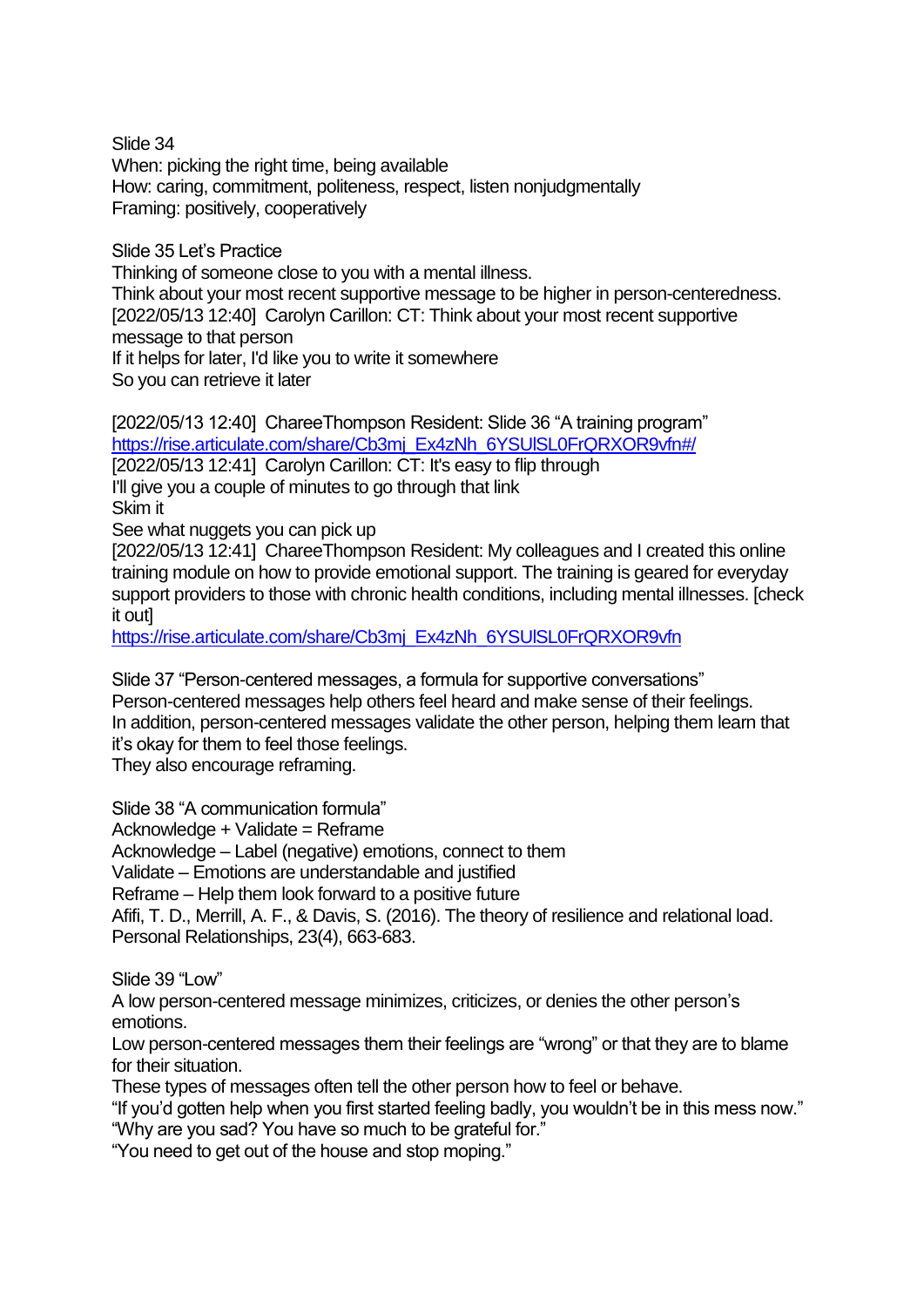Slide 40 "Moderate"

Moderate person-centered messages acknowledge the situation but not the feelings of the person in it.

This might mean saying something like, "I'm sorry," or trying to distract them from the situation.

"I'm so sorry to hear you're not feeling great."

"That sounds rough. Let's go get some ice cream and forget it."

"Friends get busy. That's why they aren't spending much time with you. Don't take it personally."

Slide 41 "High"

High person-centered messages encourage the person to feel their emotions and provide a safe space to talk through their feelings.

They don't try to "cheer the other person up" or help them forget about the situation.

Instead, they create space for someone to express and explore feelings.

"It sounds like you're a little relieved but also very unsure of the future. I know you are doing your best and I am here to listen and to help in any way I can."

"Why do you think you feel so sad right now? That's completely understandable."

"Tell me more about what you're going through. I'm proud of you for opening up."

Slide 42 "Let's practice"

Thinking of someone close to you with a mental illness.

Revise your most recent supportive message to be higher in person-centeredness.

[2022/05/13 12:48] Carolyn Carillon: CT: how would you change it?

I'll give you a second

If I'm being honest, I'm good at seeing emotions but not good at exploring them

[2022/05/13 12:48] ChareeThompson Resident: Slide 43 "Overcoming a support quandary; putting it all together"

Approach it as a "we" issue.

Do everyday relational maintenance.

Provide quality emotional support.

Be kind to yourself.

[2022/05/13 12:49] Carla Heartsong: thank you

[2022/05/13 12:50] Shaerken Changeheart (ChangeheartShaerken Resident): /me whamps paws for Charee!

[2022/05/13 12:50] luluruthy Resident: Thank you!

[2022/05/13 12:51] Hope PASSIFLØRA (LPEaceAndLove Resident): thaank you Charee ")

[2022/05/13 12:50] Gentle Heron: Charee, thank you for being so honest about the problems of providing support for our family members and friends with mental illnesses. And especially thank you for giving us concrete suggestions of how we can improve our support.

[2022/05/13 12:50] LV (LoriVonne Lustre): [12:36] EmiAmaris: Do you think it's possible that other people's mental illnesses can trigger our own unresolved issues (trauma, etc.) as well? We may be scared that if we get too involved, we'll lose hold of our own tenuous grasp on well-being.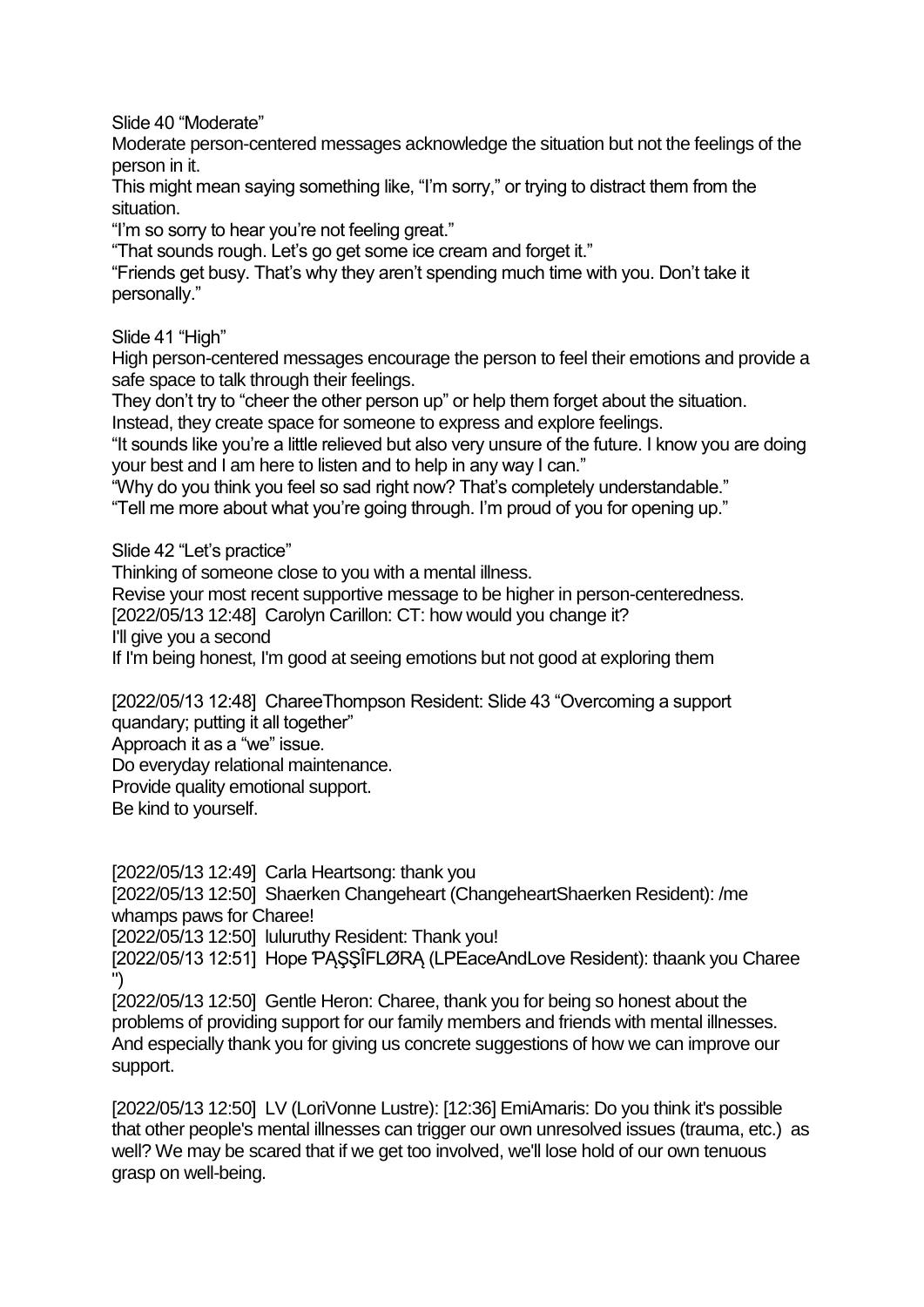[2022/05/13 12:50] LV (LoriVonne Lustre): [12:49] luluruthy: I am thinking about how to communicate to others about how they can be more supportive to you. Do you have resources or tips?

[2022/05/13 12:51] LV (LoriVonne Lustre): CT: [How to give people direction on how to support you.. yeah.. for example, if I identify as someone who has depression and I want my Mom to give me better support. I think, going back to our five part model of goals, when I think about giving my Mom feedback on her support, I think she could be better, I have to make sure that I give her those tips, that I tend to be identity goals and also the relational goals, because I like my relationship with my Mom. So I might say 'Mom I really value our relationship, and I love talking and I love that you listen to me, and I feel like a safe space where I can talk about my mental health challenges and I know you are doing your best and you're always so good at making sure you check in with me, I'd really appreciate it if you would do x, y, z'. So notice I sort of walk through attending to the relational thing, then the identity things, and then the ask which is more of the task thing, on how to get better, so affirming the person's identity in the relationship is important]

[2022/05/13 12:51] luluruthy Resident: thanks, yes!

[2022/05/13 12:52] LV (LoriVonne Lustre): CT: Oh yes. Absolutely. there is a dilemma in caring for others that may get in the way of supporting yourself

Find ways that can be supportive without the triggers. Focus on the triggers yourself Then watch a moving with the other to support them

[2022/05/13 12:52] Mook Wheeler: COMMENT: I suspect one of the most common reasons people cannot empathise or support others 'properly' with regard to mental health, is because they cannot imagine the other's situation. The Hercule Poirot character said: 'You attribute always to others the sentiments that you yourself experience.' The inverse is also true: If you don't experience a particular sentiment, you often don't know how or when to attribute it to others. .... Many of the support methods described -- body language, emotional framing, showing, displaying etc -- I am unable to understand or produce 'correctly' in the physical world, and in fact I constantly offend people without meaning to... [2022/05/13 12:54] LV (LoriVonne Lustre): CT: so much there to unpack Mook

First, I cannot experience what you experience. I cannot be in your body. However, that is not an excuse for not being supportive

When we have uncertainty we have to be careful what we fill that gap with. Cliches can be so dismissive

Absolutely, don't fill the embodiment gap with cliches

In my field we do focus on body language etc... but we know that being present is important

[2022/05/13 12:56] Polaris Grayson: What do you suggest when support fatigue sets in? Who supports the supporters?

[2022/05/13 12:56] Gentle Heron: Polaris, we say when you reach out your hand to support someone, you should always also reach your hand back to get support for yourself. [2022/05/13 12:59] Mook Wheeler: @Polaris -- the family carers have a saying: Look after yourself first, because you cannot serve from an empty vessel [2022/05/13 12:59] ChareeThompson Resident: Such wisdom, Mook.

[2022/05/13 12:57] Carla Heartsong: thank you so much

[2022/05/13 12:57] Slatan Dryke: great presentation thank you

[2022/05/13 12:57] luluruthy Resident: applause!!! THANK YOU